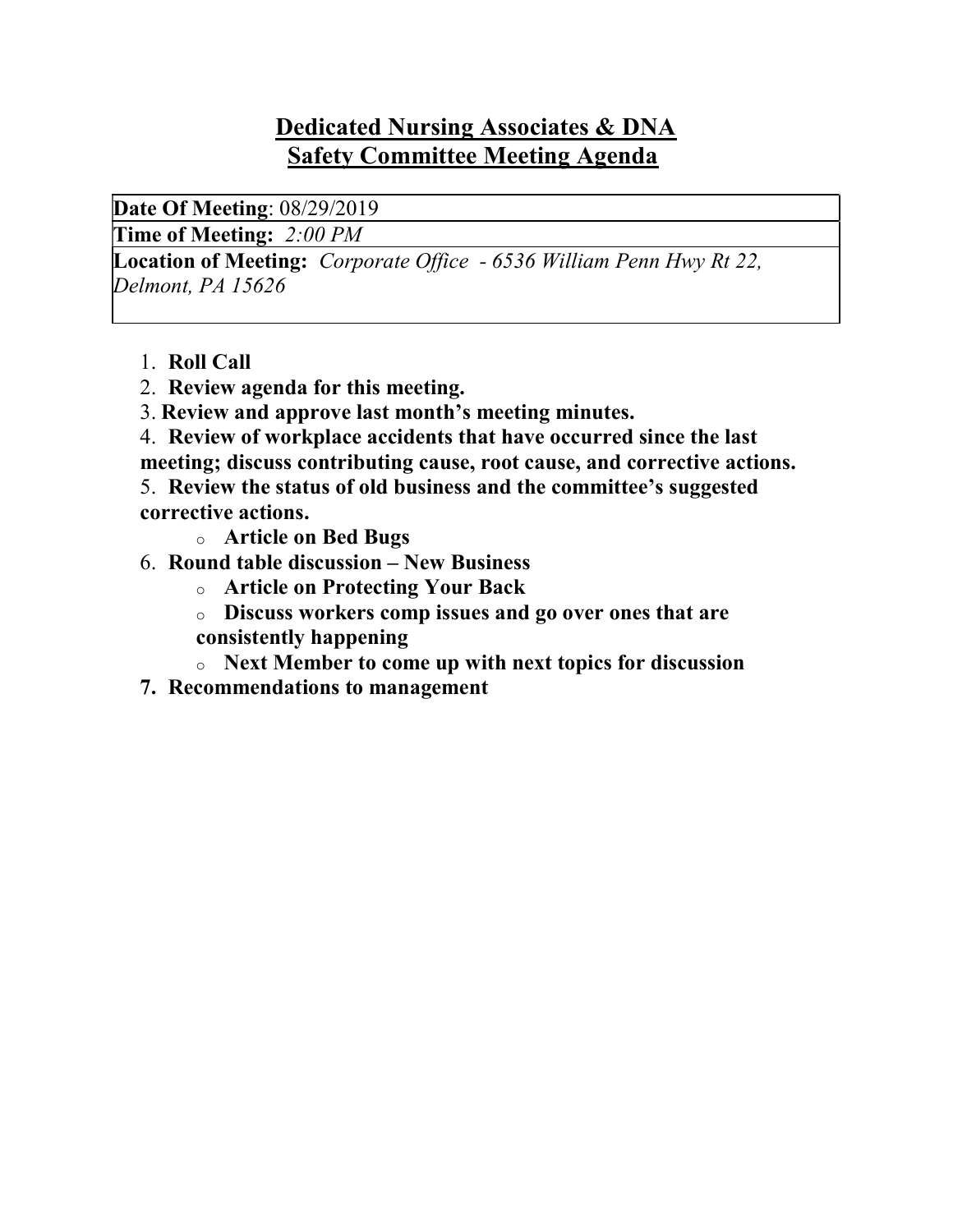### Dedicated Nursing Associates & DNA Safety Committee Agenda

Meeting Date: 08/29/2019  Time meeting started: 2:00 PM

Meeting Chairperson: Danielle Reilly

| <b>Present</b>  | <b>Absent</b>   |
|-----------------|-----------------|
| Jenna Highfield | Danielle Reilly |
| Christina Zappa |                 |
| Terina Chiesa   |                 |
| Melissa Spagnol |                 |
| Jessica Gibson  |                 |
| Chris Young     |                 |
| Ashley Uncapher |                 |
|                 |                 |
|                 |                 |
|                 |                 |

## Agenda for today's meeting was reviewed by all members:  $\times$  Yes No

#### Previous meeting minutes from (07/2019) were read and  $approved: \angle Yes$  No

#### Review of Accidents/Incidents Since the Last Meeting (employee, nonemployee, vehicle accidents, near misses, property, & other)

| Date:   | <b>Cause / Description:</b>                                            | <b>Corrective Action:</b>                                             |
|---------|------------------------------------------------------------------------|-----------------------------------------------------------------------|
| 8/3/19  | Punched in the face by combative<br>patient.                           | Practice defensive maneuvers                                          |
| 8/8/19  | Cut finger when opening a can<br>while preparing client's dinner.      | Use caution when performing these type of<br>tasks                    |
| 8/22/19 | Twisted her left foot when walking<br>down steps                       | Hold on to available hand rails. Become more<br>aware of surroundings |
| 8/11/19 | Injured hip when bending down to<br>pick up an object a resident threw | Proper body mechanics                                                 |
|         |                                                                        |                                                                       |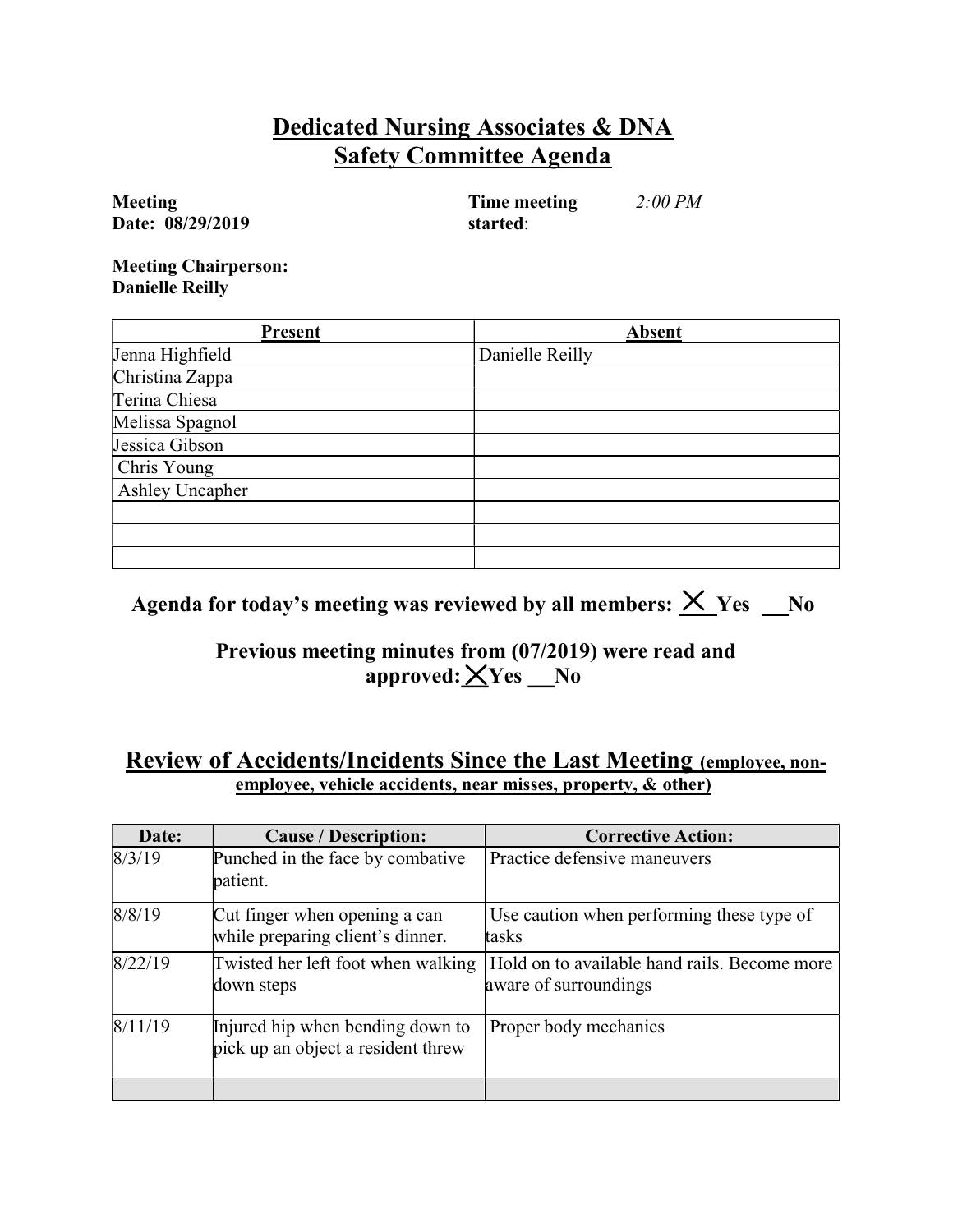| Date:   | <b>Cause / Description:</b>                                      | <b>Corrective Action:</b>                                          |
|---------|------------------------------------------------------------------|--------------------------------------------------------------------|
| 8/22/19 | Combative patient scratched her<br>arm, breaking open the skin   | Deescalating techniques. Awareness of patient<br>combative history |
| 8/17/19 | Foot ran over by patient's<br>lwheelchair                        | More caution when using equipment                                  |
| 8/23/19 | Resident hit her in the nose                                     | Deescalating techniques                                            |
| 8/4/19  | Dislocated shoulder while<br>transferring patient back into bed. | Proper body mechanics                                              |
|         |                                                                  |                                                                    |

# Status / Progress of Uncompleted Old Business

| <b>Old Business Item:</b> | <b>Updates:</b>          |
|---------------------------|--------------------------|
| Article on Bed Bugs       | Uploaded to DNA website. |
|                           |                          |
|                           |                          |
|                           |                          |

## New Business (Round Table Discussion)

| <b>Committee</b><br><b>Member Name:</b> | <b>Topic / Hazard Identified:</b> | <b>Responsibility Assigned To Whom</b><br>& Action To Be Taken: |
|-----------------------------------------|-----------------------------------|-----------------------------------------------------------------|
| Danielle                                | Protecting Your Back              |                                                                 |
| Group                                   | Discuss new incidents             |                                                                 |
|                                         |                                   |                                                                 |
|                                         |                                   |                                                                 |
|                                         |                                   |                                                                 |

# **Other Reports or Guest Speakers**

| <b>Guest Name:</b> | <b>Topic Discussed / Presented to the Group</b> |
|--------------------|-------------------------------------------------|
|                    |                                                 |